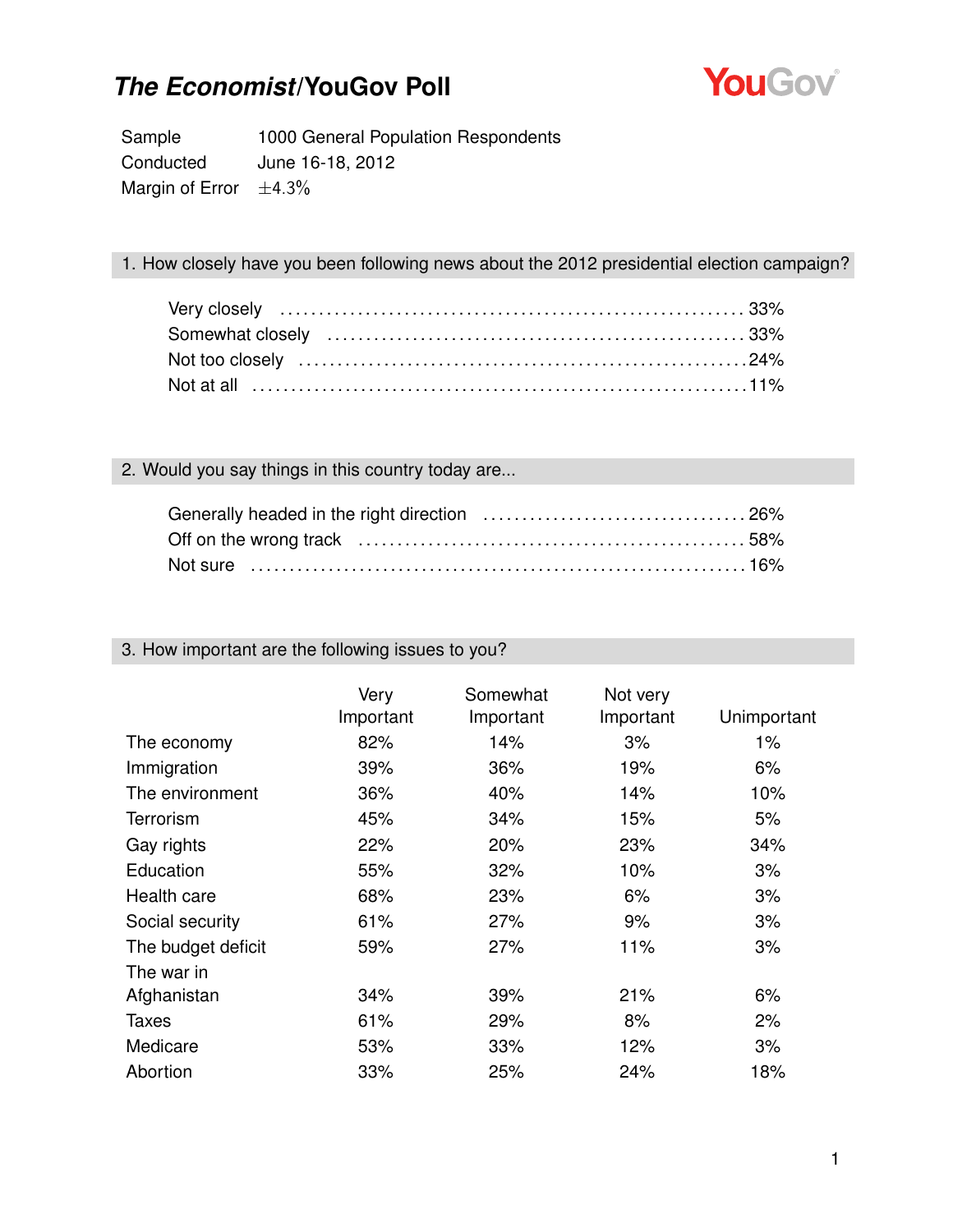

4. Which of these is the **most** important issue for you?

5. Do you think the economies of the following countries are....

|                      | <b>Neither</b><br>weak |                    |               |                  |              |               |
|----------------------|------------------------|--------------------|---------------|------------------|--------------|---------------|
|                      | Very<br>strong         | Somewhat<br>strong | nor<br>strong | Somewhat<br>weak | Very<br>weak | Don't<br>know |
| China                | 24%                    | 37%                | 16%           | 5%               | 2%           | 16%           |
| Spain                | 2%                     | 8%                 | 16%           | 17%              | 36%          | 21%           |
| Germany              | 16%                    | 31%                | 22%           | 9%               | 4%           | 18%           |
| Canada               | 13%                    | 37%                | 27%           | 4%               | 1%           | 18%           |
| Greece               | 1%                     | 5%                 | 9%            | 13%              | 55%          | 17%           |
| Mexico               | 1%                     | 8%                 | 24%           | 25%              | 21%          | 20%           |
| <b>Great Britain</b> | 6%                     | 24%                | 30%           | 20%              | 3%           | 17%           |

### 6. How much have you heard or read about the European debt crisis?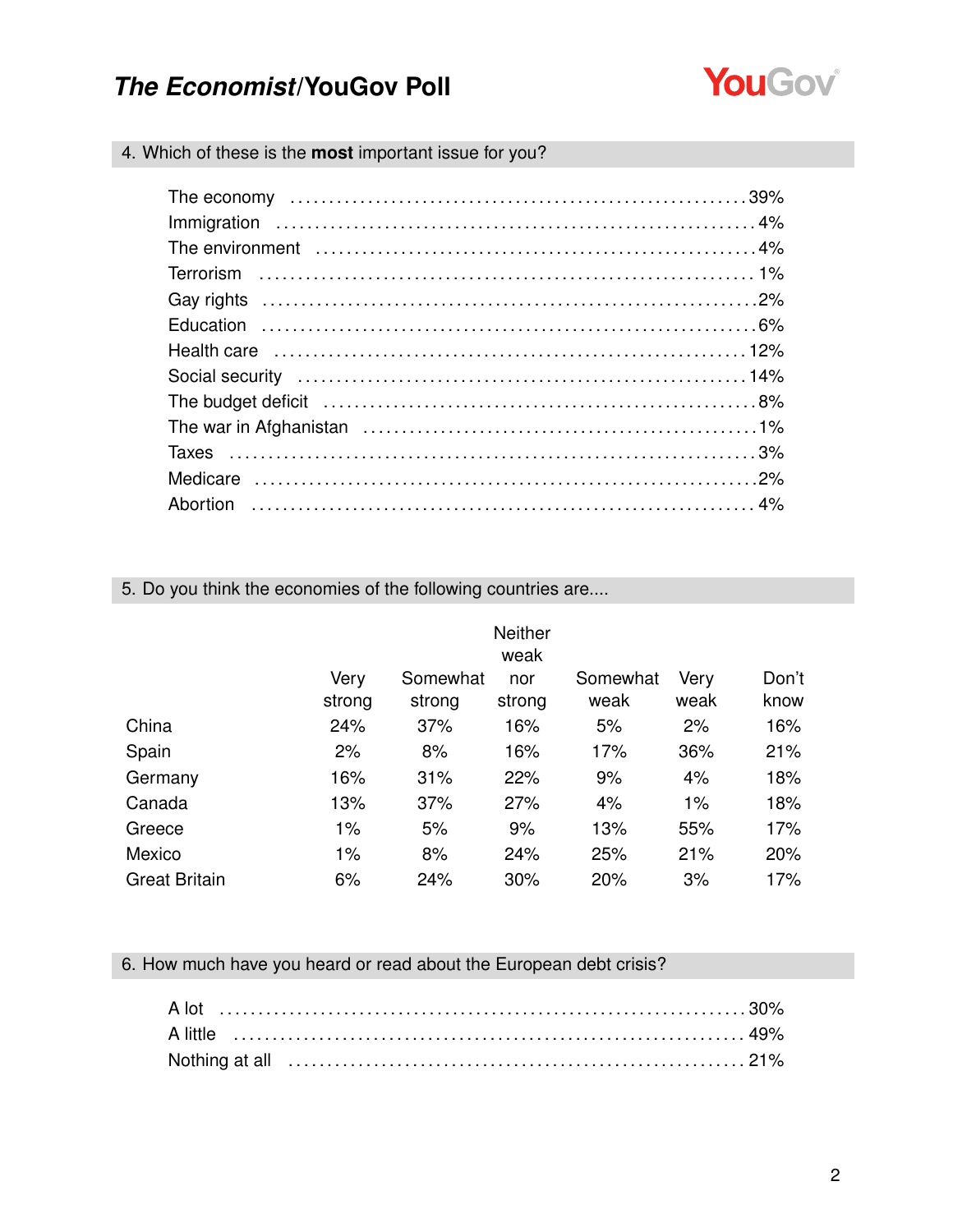

7. How much do you think the European debt crisis is affecting the economic recovery of the U.S.? Is the European crisis affecting the U.S. economy... *Asked of respondents who indicated they had heard about the European debt crisis*

A lot . . . . . . . . . . . . . . . . . . . . . . . . . . . . . . . . . . . . . . . . . . . . . . . . . . . . . . . . . . . . . . . . . . . . 30% Somewhat . . . . . . . . . . . . . . . . . . . . . . . . . . . . . . . . . . . . . . . . . . . . . . . . . . . . . . . . . . . . . . 49% Not very much . . . . . . . . . . . . . . . . . . . . . . . . . . . . . . . . . . . . . . . . . . . . . . . . . . . . . . . . . . 11% Not at all . . . . . . . . . . . . . . . . . . . . . . . . . . . . . . . . . . . . . . . . . . . . . . . . . . . . . . . . . . . . . . . . . 2% Not sure . . . . . . . . . . . . . . . . . . . . . . . . . . . . . . . . . . . . . . . . . . . . . . . . . . . . . . . . . . . . . . . . . 8%

8. This week, the Obama administration announced that it would stop deporting illegal immigrants who came to the country as children if they have lived in the U.S. for at least five years, have no criminal history, and graduated from high school or served in the military. Do you support or oppose this policy change?

9. Passing a law that would allow illegal immigrants brought to the U.S. as children to gain legal resident status if they go to college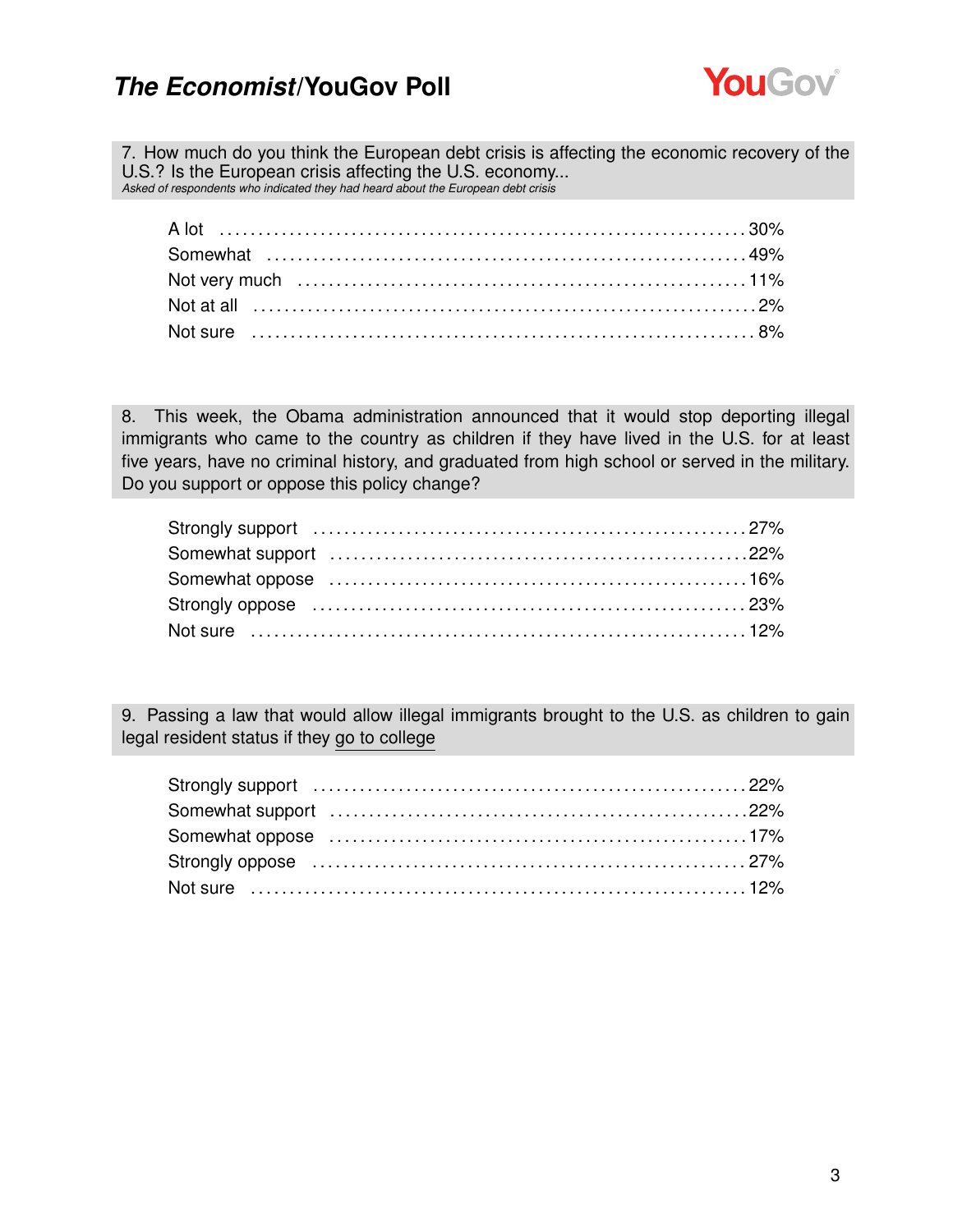

10. Passing a law that would allow illegal immigrants brought to the U.S. as children to gain legal resident status if they join the military

#### 11. Do you have a favorable or an unfavorable opinion of the following people?

|                        | Very<br>favorable | Somewhat<br>favorable | Somewhat<br>unfavorable | Very<br>unfavorable | Don't<br>know |
|------------------------|-------------------|-----------------------|-------------------------|---------------------|---------------|
| <b>Barack Obama</b>    | 28%               | 19%                   | 9%                      | 36%                 | 8%            |
| <b>Mitt Romney</b>     | 14%               | 25%                   | 15%                     | 32%                 | 15%           |
| Joe Biden              | 17%               | 25%                   | 14%                     | 29%                 | 15%           |
| <b>Hillary Clinton</b> | 26%               | 27%                   | 15%                     | 20%                 | 11%           |
| Marco Rubio            | 13%               | 14%                   | 11%                     | 16%                 | 46%           |
| Paul Ryan              | 13%               | 15%                   | 10%                     | 19%                 | 43%           |
| <b>Chris Christie</b>  | 15%               | 17%                   | 14%                     | 16%                 | 37%           |

#### 12. Do you have a favorable or an unfavorable opinion of the following groups?

|                   | Verv      | Somewhat  |         | Somewhat    | Verv        |
|-------------------|-----------|-----------|---------|-------------|-------------|
|                   | favorable | favorable | Neutral | unfavorable | unfavorable |
| Labor unions      | 15%       | 17%       | 32%     | 14%         | 23%         |
| Mormons           | 7%        | 11%       | 54%     | 15%         | 13%         |
| Gays and lesbians | 15%       | 11%       | 38%     | 13%         | 22%         |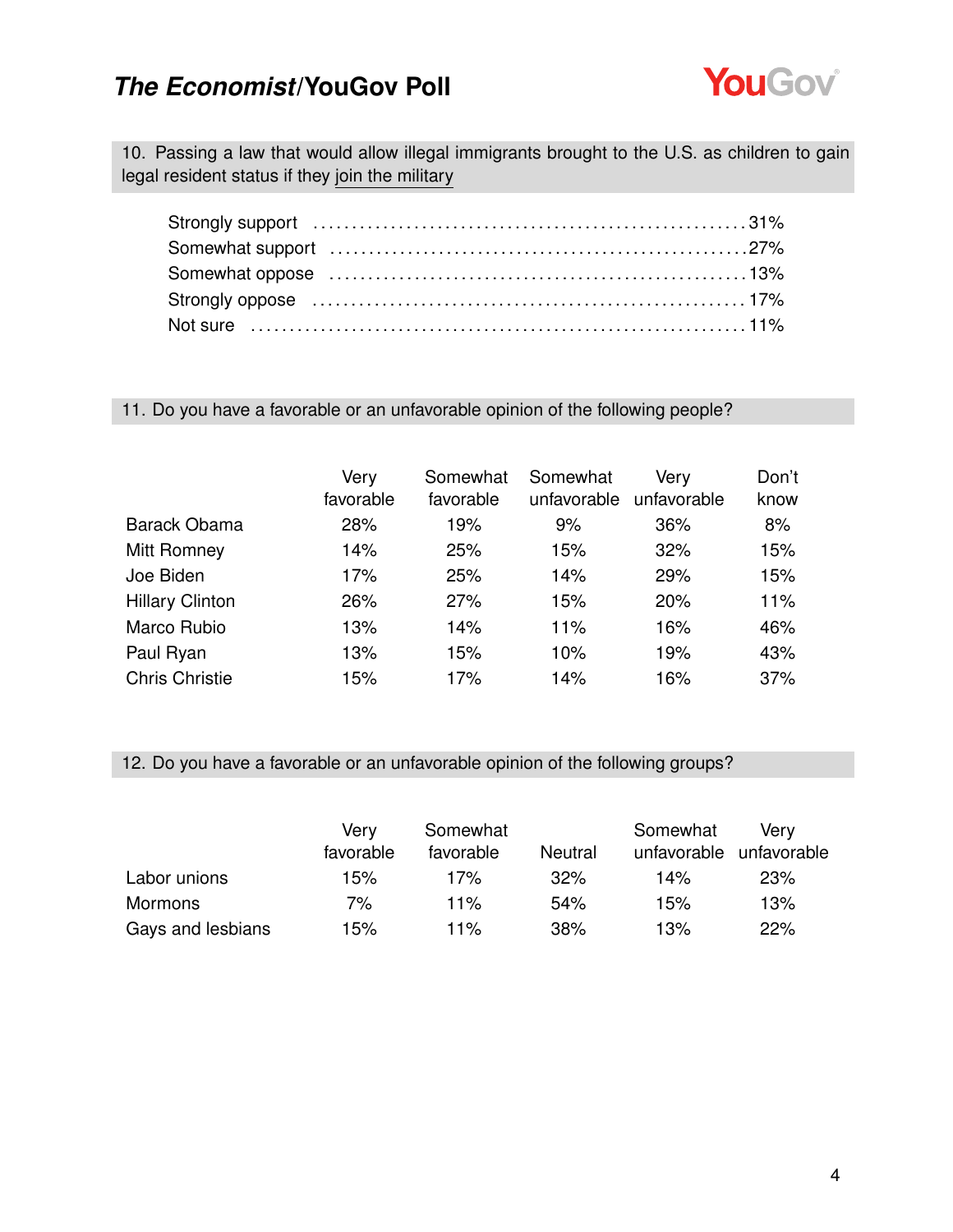

13. Do you approve or disapprove of the way Barack Obama is handling his job as President?

14. Do you approve or disapprove of the way Barack Obama is handling these specific issues?

|                    | Strongly | Somewhat | Somewhat   | Strongly   | No      |
|--------------------|----------|----------|------------|------------|---------|
|                    | approve  | approve  | disapprove | disapprove | opinion |
| The economy        | 14%      | 21%      | 14%        | 39%        | 12%     |
| Immigration        | 17%      | 24%      | 12%        | 36%        | 11%     |
| The environment    | 12%      | 26%      | 13%        | 27%        | 21%     |
| Terrorism          | 22%      | 29%      | 9%         | 24%        | 16%     |
| Gay rights         | 20%      | 17%      | 10%        | 36%        | 17%     |
| Education          | 16%      | 24%      | 13%        | 28%        | 18%     |
| Health care        | 18%      | 20%      | 10%        | 40%        | 11%     |
| Social security    | 13%      | 20%      | 15%        | 31%        | 20%     |
| The budget deficit | 11%      | 19%      | 14%        | 42%        | 14%     |
| The war in         |          |          |            |            |         |
| Afghanistan        | 15%      | 27%      | 17%        | 25%        | 16%     |
| <b>Taxes</b>       | 15%      | 21%      | 15%        | 35%        | 14%     |
| Medicare           | 13%      | 22%      | 14%        | 31%        | 20%     |
| Abortion           | 12%      | 17%      | 10%        | 32%        | 29%     |

15. Overall, do you approve or disapprove of the way that the United States Congress is handling its job?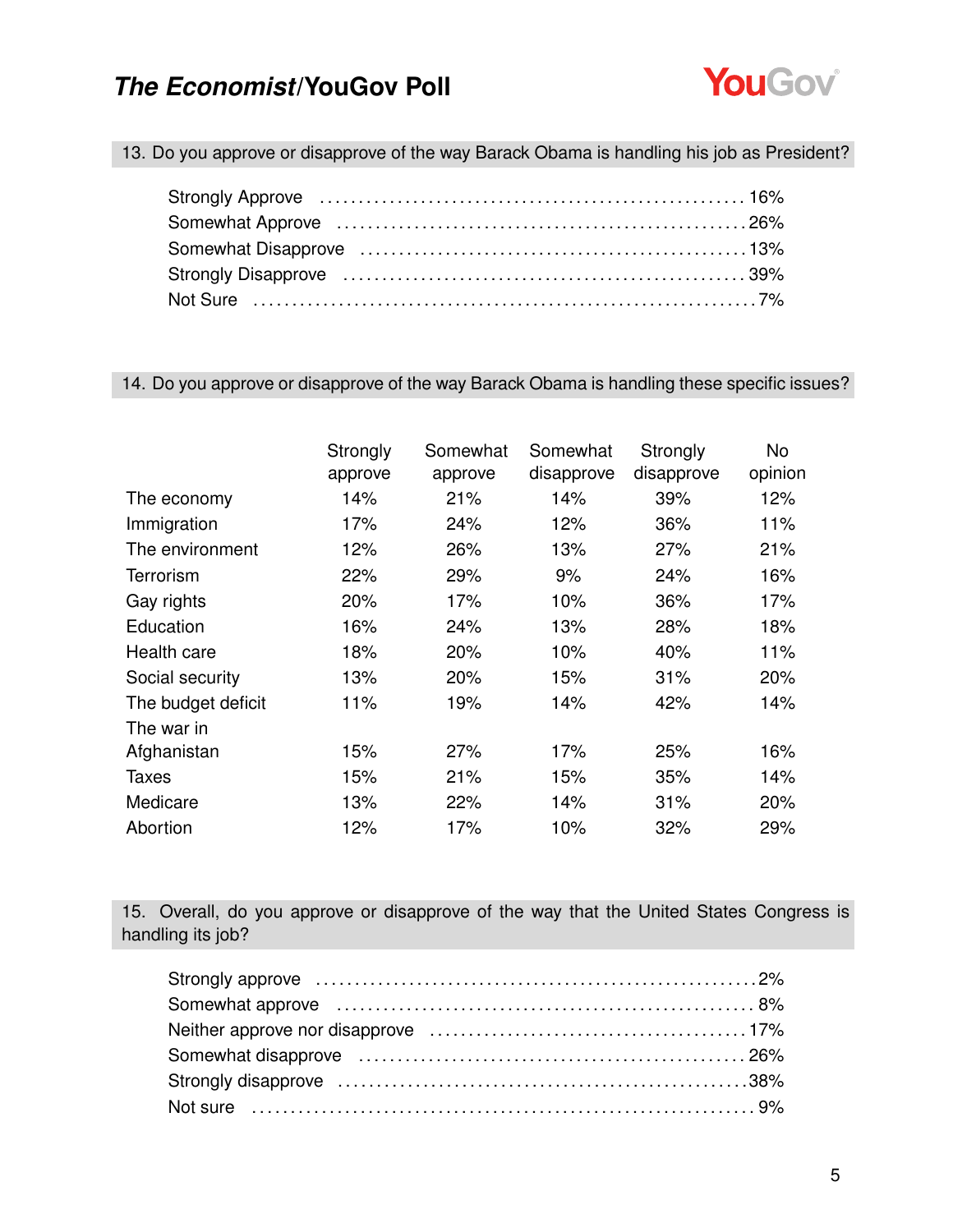

16. If the 2012 presidential election were being held today, who would you vote for? *Asked of registered voters. Respondents who initially answered 'not sure' but indicated they were leaning toward Obama or Romney in a follow-up question are counted as Obama or Romney supporters*

17. Regardless of which candidate you support, who do you think is most likely to win the Presidential election in November? *Asked of registered voters*

18. If an election for U.S. Congress were being held today, who would you vote for in the district where you live?

19. In a press conference last week, President Obama was asked about the state of the economy. How did he describe economic growth in the private sector?

| The private sector is mostly the same as it was. 4% |  |
|-----------------------------------------------------|--|
|                                                     |  |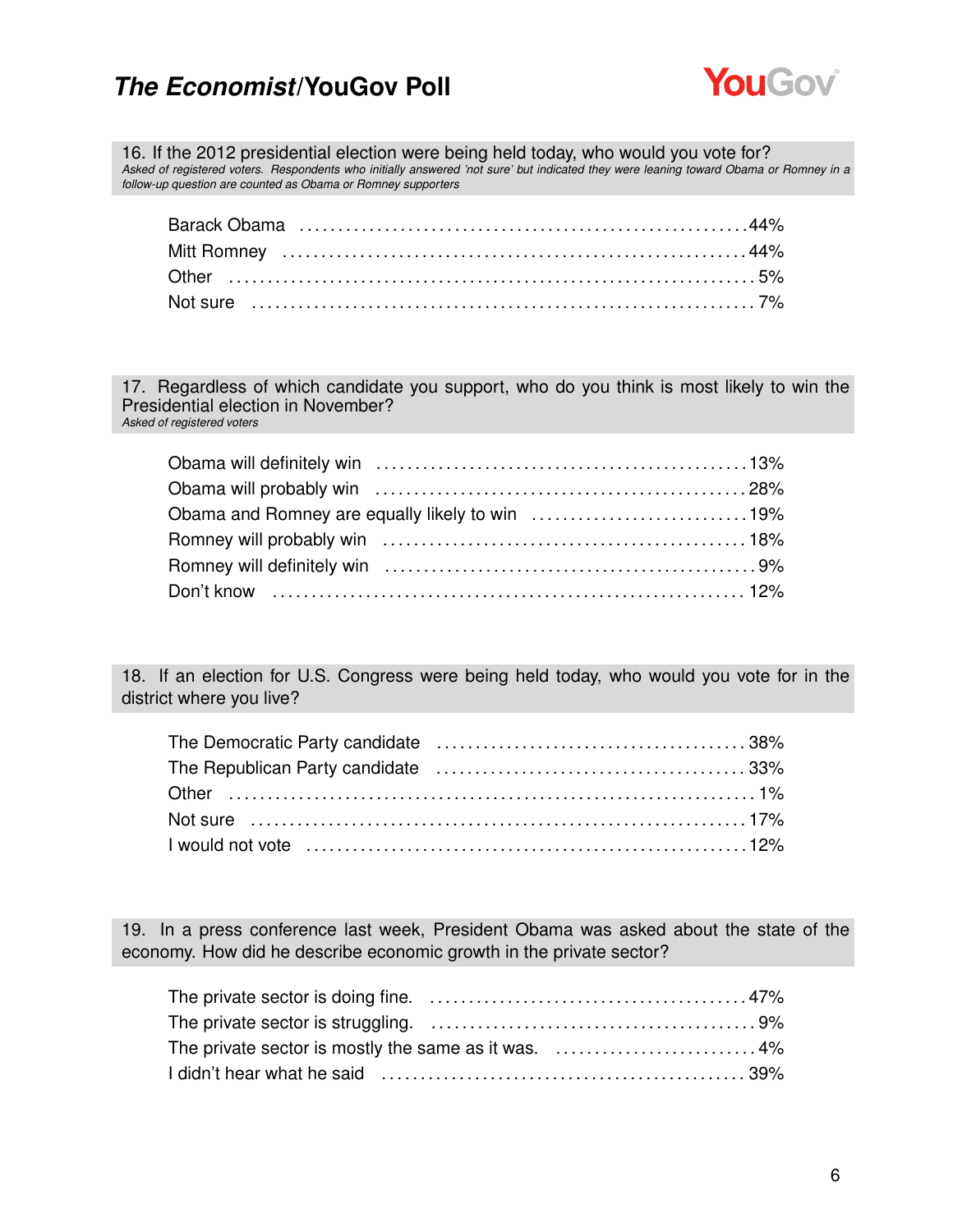

20. In the past year, do you think that employment in private companies...

21. In the past year, do you think that employment in local, state, and federal government...

22. How well do you think Barack Obama understands the current economic situation facing most Americans?

23. How well do you think Mitt Romney understands the current economic situation facing most Americans?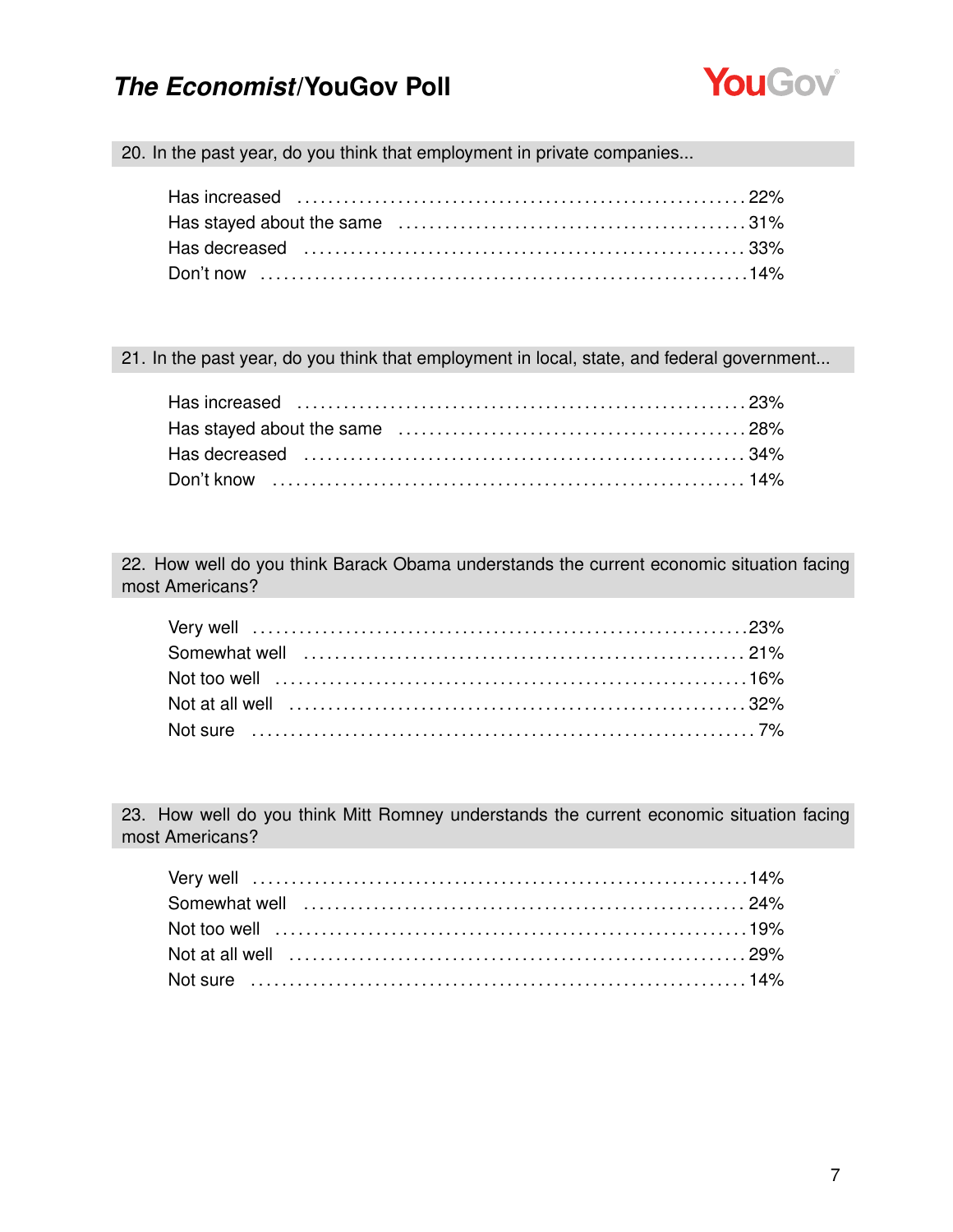

24. How do jobs in private companies and government compare in terms of the following things?

|                            | Jobs in private<br>companies are<br>better | Jobs in<br>government are<br>better | Not sure |
|----------------------------|--------------------------------------------|-------------------------------------|----------|
| Salaries or wages          | 31%                                        | 43%                                 | 26%      |
| <b>Retirement benefits</b> | 9%                                         | 64%                                 | 27%      |
| Health insurance           | 12%                                        | 62%                                 | 26%      |
| Vacation                   | 15%                                        | 53%                                 | 32%      |
| Hours worked               | 15%                                        | 55%                                 | 30%      |
| Job security               | 11%                                        | 58%                                 | 30%      |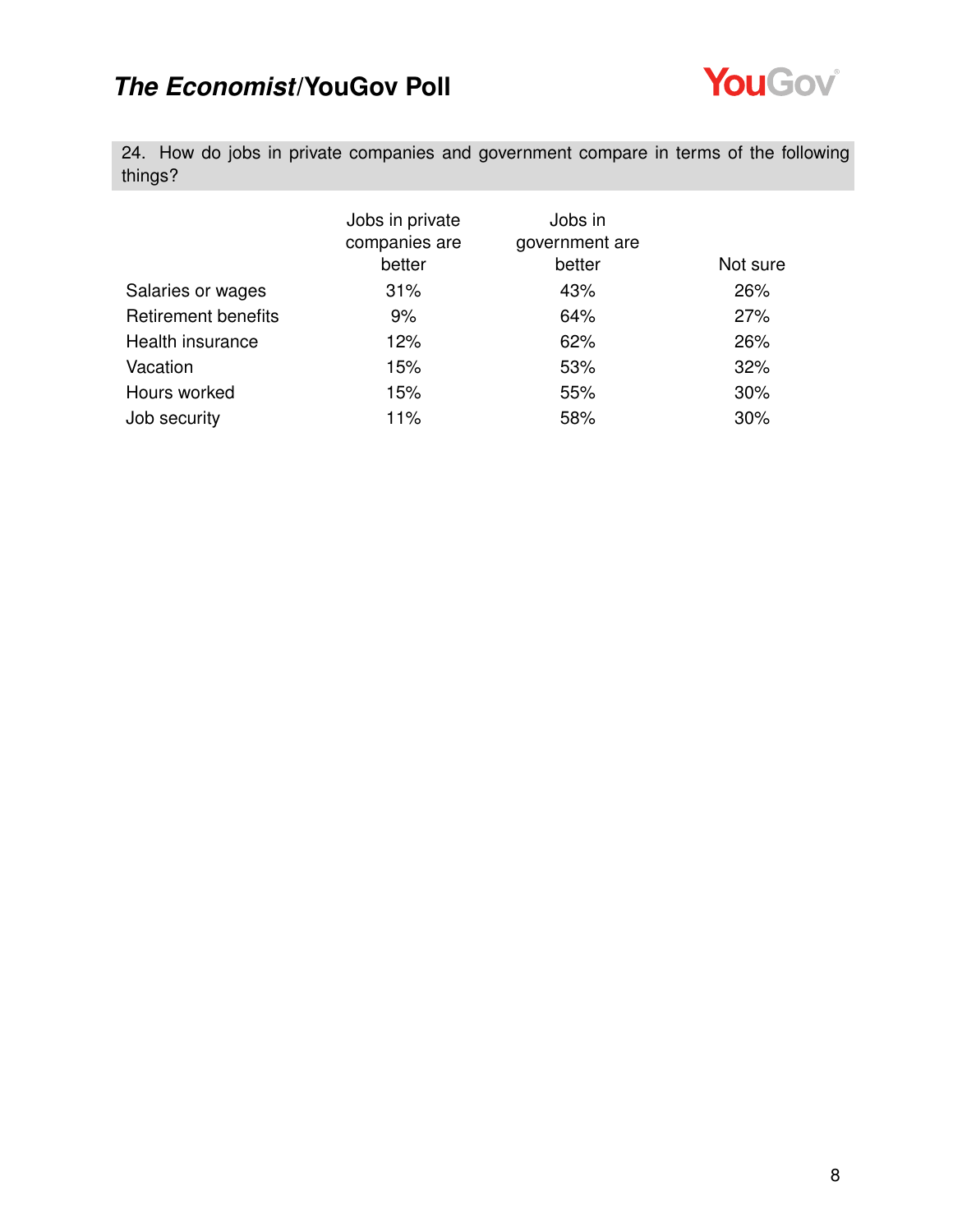

25. Please tell us how strongly you agree or disagree with the following statements:

|                                                                                                                                                               | Neither           |                   |                       |                      |                      |
|---------------------------------------------------------------------------------------------------------------------------------------------------------------|-------------------|-------------------|-----------------------|----------------------|----------------------|
|                                                                                                                                                               | Strongly<br>agree | Somewhat<br>agree | agree nor<br>disagree | Somewhat<br>disagree | Strongly<br>disagree |
| If one or two<br>members of a family<br>have migrated to the<br>US, the government<br>should allow other<br>immediate family<br>members to join               |                   |                   |                       |                      |                      |
| them.<br>If someone helps an<br>undocumented<br>migrant, that person<br>should be fined or                                                                    | 11%               | 13%               | 27%                   | 20%                  | 30%                  |
| given jail time.<br>I would be more<br>likely to help<br>someone if they are                                                                                  | 17%               | 20%               | 30%                   | 15%                  | 18%                  |
| from my hometown.<br>I would be more likely<br>to help someone if<br>they are the same                                                                        | 13%               | 25%               | 42%                   | 7%                   | 12%                  |
| religion as me.<br>I am more likely to<br>donate to a charity<br>that helps people in<br>the United States<br>than to a charity that<br>helps people in other | 5%                | 11%               | 48%                   | 11%                  | 27%                  |
| countries.                                                                                                                                                    | 33%               | 23%               | 28%                   | 8%                   | 8%                   |

### 26. Do you think of yourself as a part of the Tea Party movement?

| Yes |  |  |  |  |  |  |  |  |  |  |  |  |  |  |  |  |  |  |
|-----|--|--|--|--|--|--|--|--|--|--|--|--|--|--|--|--|--|--|
|     |  |  |  |  |  |  |  |  |  |  |  |  |  |  |  |  |  |  |
|     |  |  |  |  |  |  |  |  |  |  |  |  |  |  |  |  |  |  |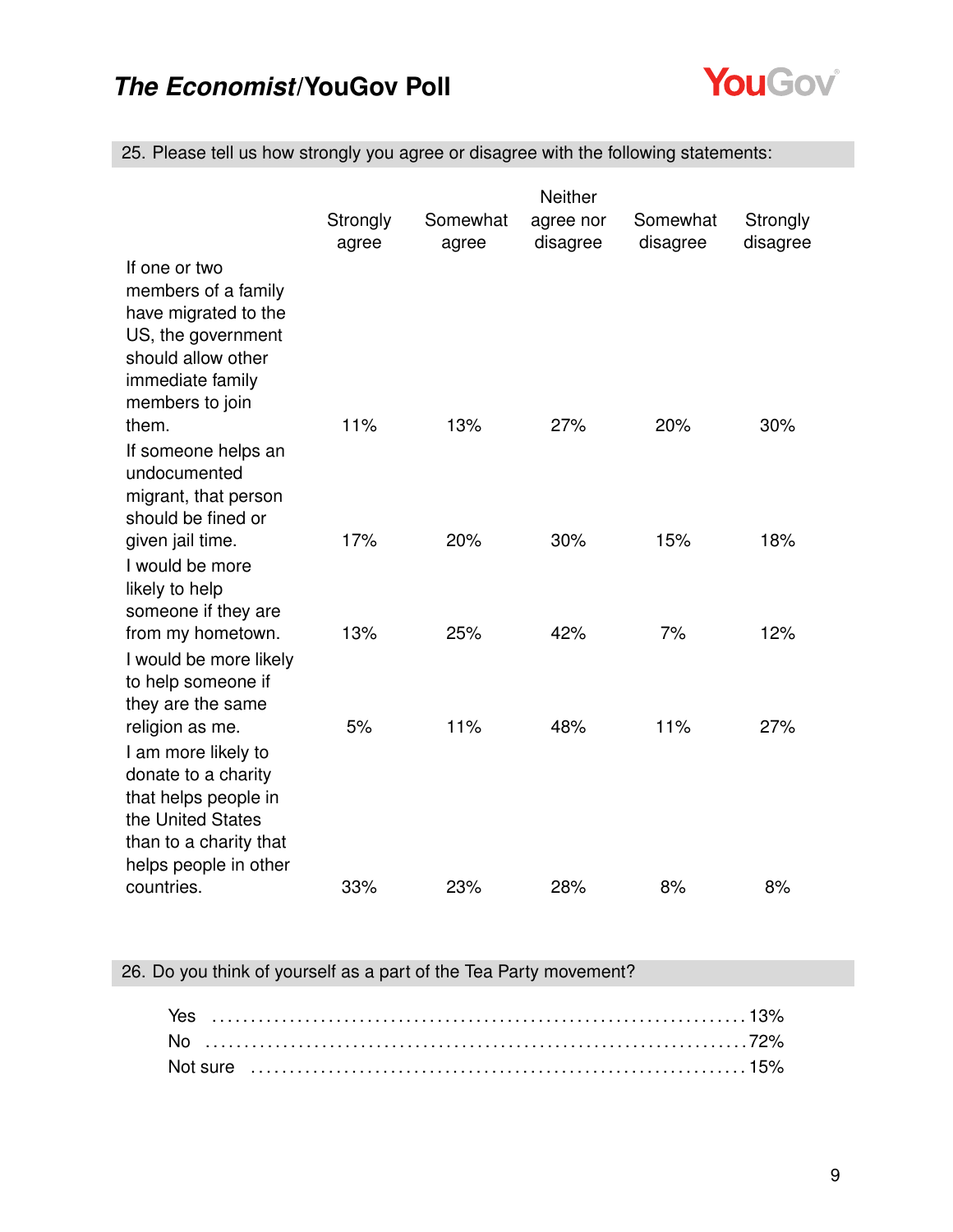

27. Thinking about politics these days, how would you describe your own political viewpoint?

#### 28. Would you say Barack Obama is...

### 29. Would you say Mitt Romney is...

### 30. Do you think Barack Obama...

| Says what he thinks people want to hear 53% |  |
|---------------------------------------------|--|
|                                             |  |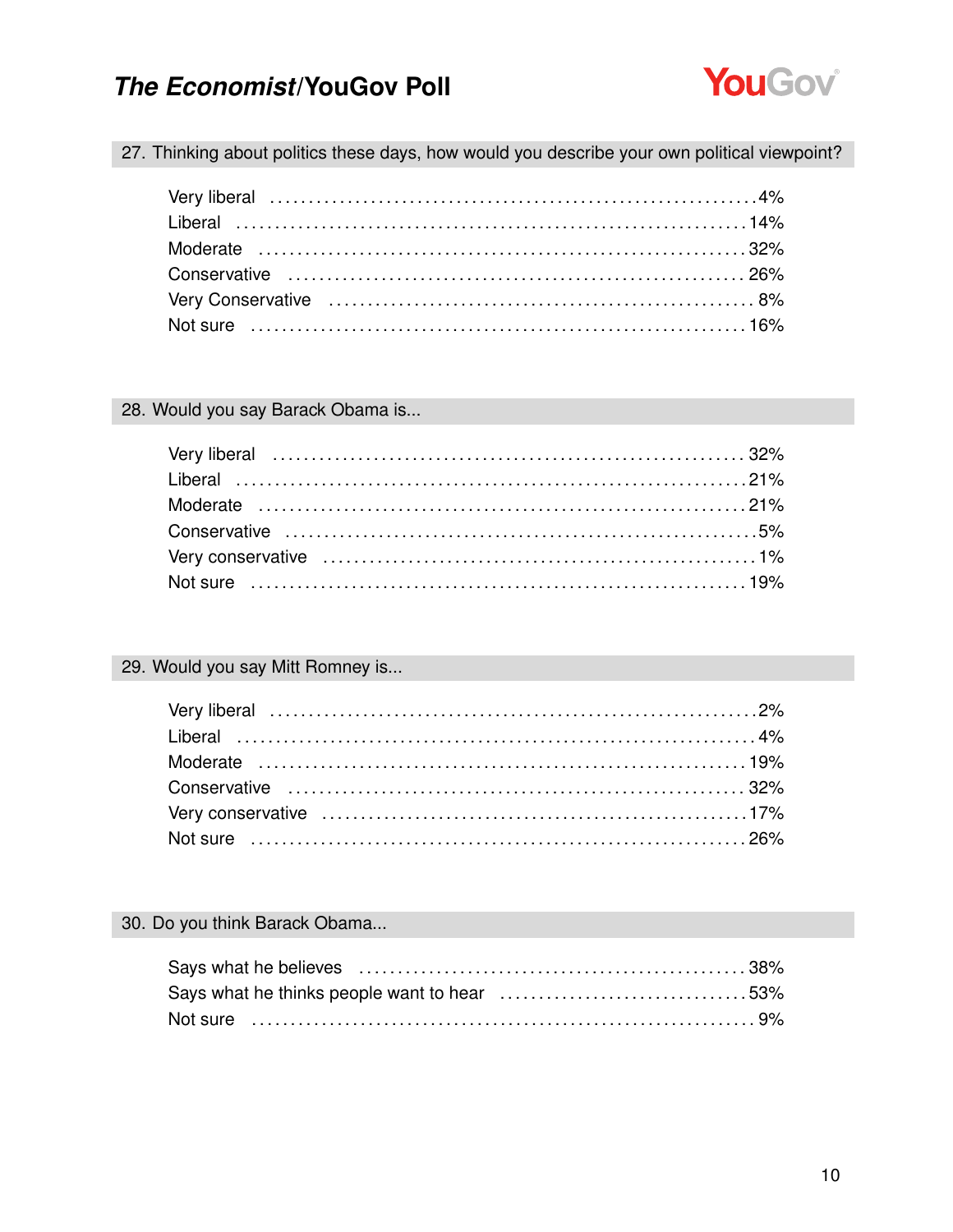

31. Regardless of whether you agree with him, do you like Barack Obama as a person?

### 32. Do you think Mitt Romney...

#### 33. Regardless of whether you agree with him, do you like Mitt Romney as a person?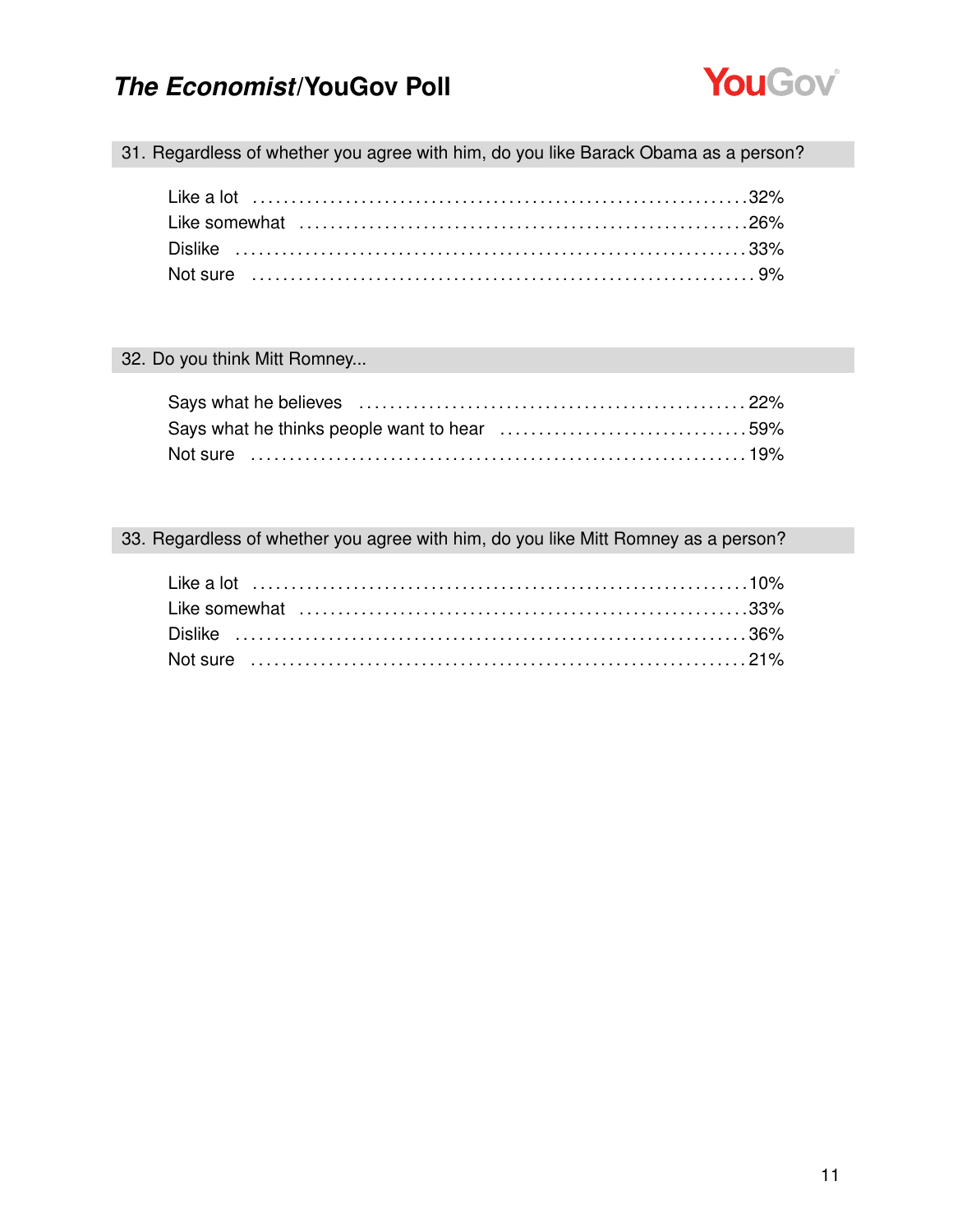

|                  | Yes | No Opinion | No. |
|------------------|-----|------------|-----|
| Arrogant         | 40% | 33%        | 27% |
| <b>Bold</b>      | 33% | 52%        | 15% |
| <b>Effective</b> | 23% | 44%        | 33% |
| Exciting         | 18% | 62%        | 20% |
| Experienced      | 20% | 47%        | 32% |
| Honest           | 30% | 39%        | 32% |
| Hypocritical     | 34% | 43%        | 24% |
| Inspiring        | 33% | 45%        | 22% |
| Intelligent      | 57% | 30%        | 13% |
| Partisan         | 25% | 57%        | 17% |
| Patriotic        | 29% | 42%        | 29% |
| Religious        | 12% | 60%        | 27% |
| Sincere          | 32% | 38%        | 30% |
| Steady           | 29% | 50%        | 22% |
| Strong           | 30% | 49%        | 21% |

34. Which of these words would you use to describe Barack Obama?

### 35. Which of these words would you use to describe Mitt Romney?

|              | Yes | No Opinion | No. |
|--------------|-----|------------|-----|
| Arrogant     | 35% | 42%        | 24% |
| <b>Bold</b>  | 17% | 67%        | 16% |
| Effective    | 20% | 61%        | 20% |
| Exciting     | 5%  | 63%        | 32% |
| Experienced  | 37% | 52%        | 10% |
| Honest       | 19% | 52%        | 29% |
| Hypocritical | 32% | 49%        | 19% |
| Inspiring    | 9%  | 62%        | 30% |
| Intelligent  | 43% | 46%        | 10% |
| Partisan     | 23% | 66%        | 11% |
| Patriotic    | 31% | 61%        | 8%  |
| Religious    | 43% | 53%        | 4%  |
| Sincere      | 18% | 54%        | 28% |
| Steady       | 26% | 60%        | 13% |
| Strong       | 20% | 67%        | 13% |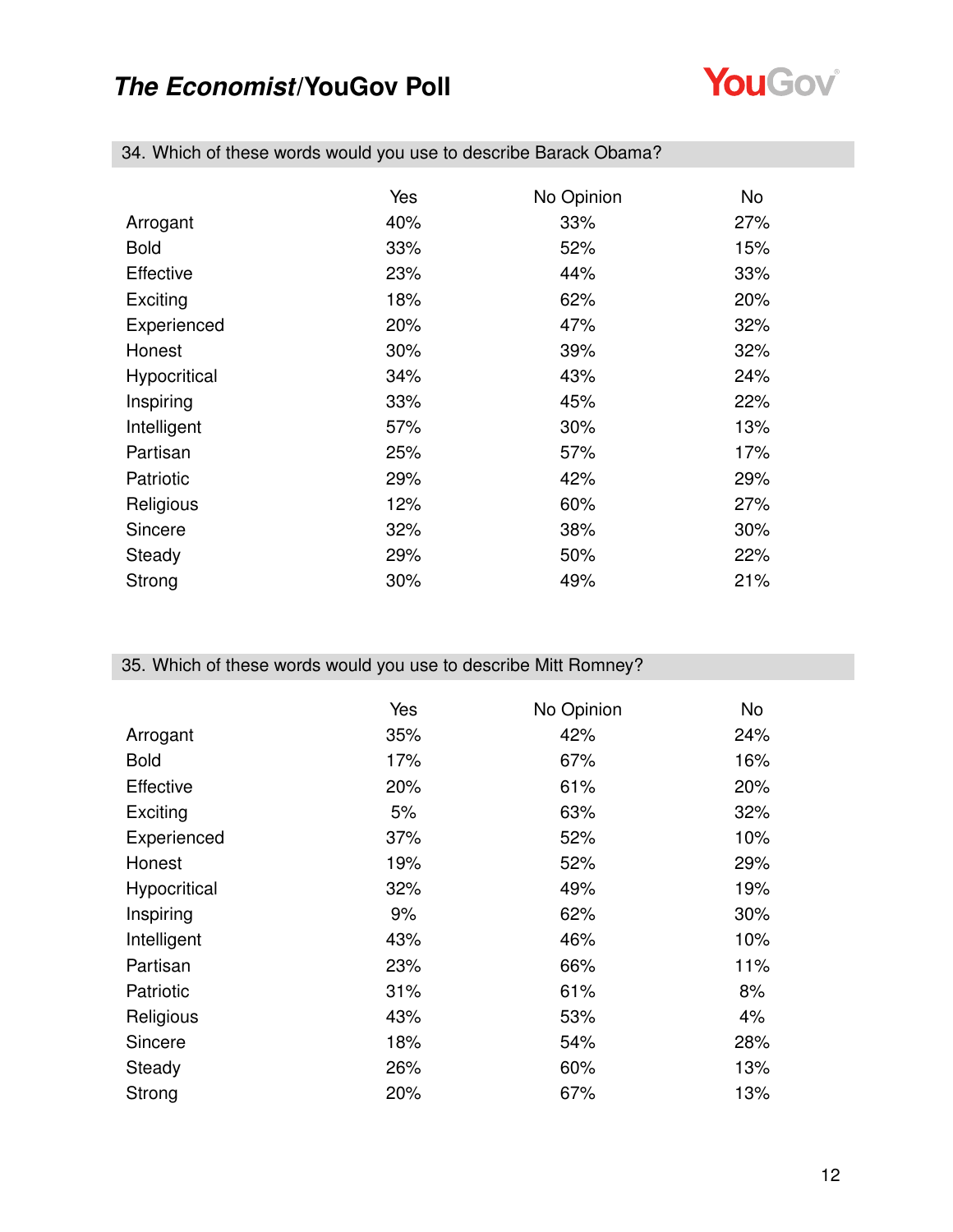

### 36. Overall, do you think the economy is getting better or worse?

#### 37. Do you think the stock market will be higher or lower 12 months from now?

### 38. Would you say that you and your family are...

| Better off financially than you were a year ago 17%   |  |
|-------------------------------------------------------|--|
| About the same financially as you were a year ago 45% |  |
| Worse off financially than you were a year ago 33%    |  |
|                                                       |  |

#### 39. Gender

| Male   |  |  |  |  |  |  |  |  |  |  |  |  |  |  |  |  |  |  |
|--------|--|--|--|--|--|--|--|--|--|--|--|--|--|--|--|--|--|--|
| Female |  |  |  |  |  |  |  |  |  |  |  |  |  |  |  |  |  |  |

### 40. Education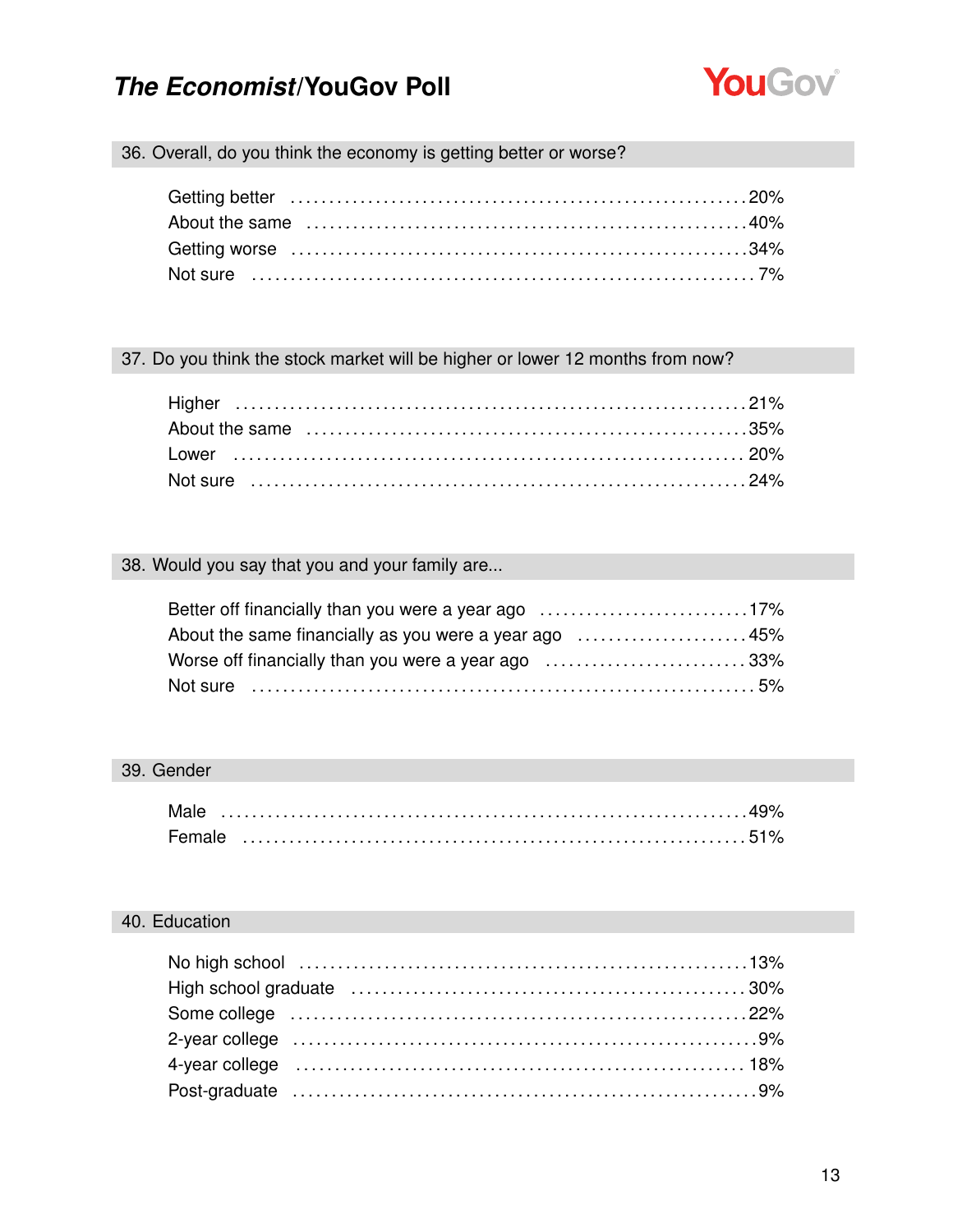

### 41. Age

### 42. Race

### 43. Region

### 44. Party Identification

| Lean Democrat (and all and all and all and all and an analyzing an algorithm and all and all and all and all a |  |
|----------------------------------------------------------------------------------------------------------------|--|
|                                                                                                                |  |
|                                                                                                                |  |
|                                                                                                                |  |